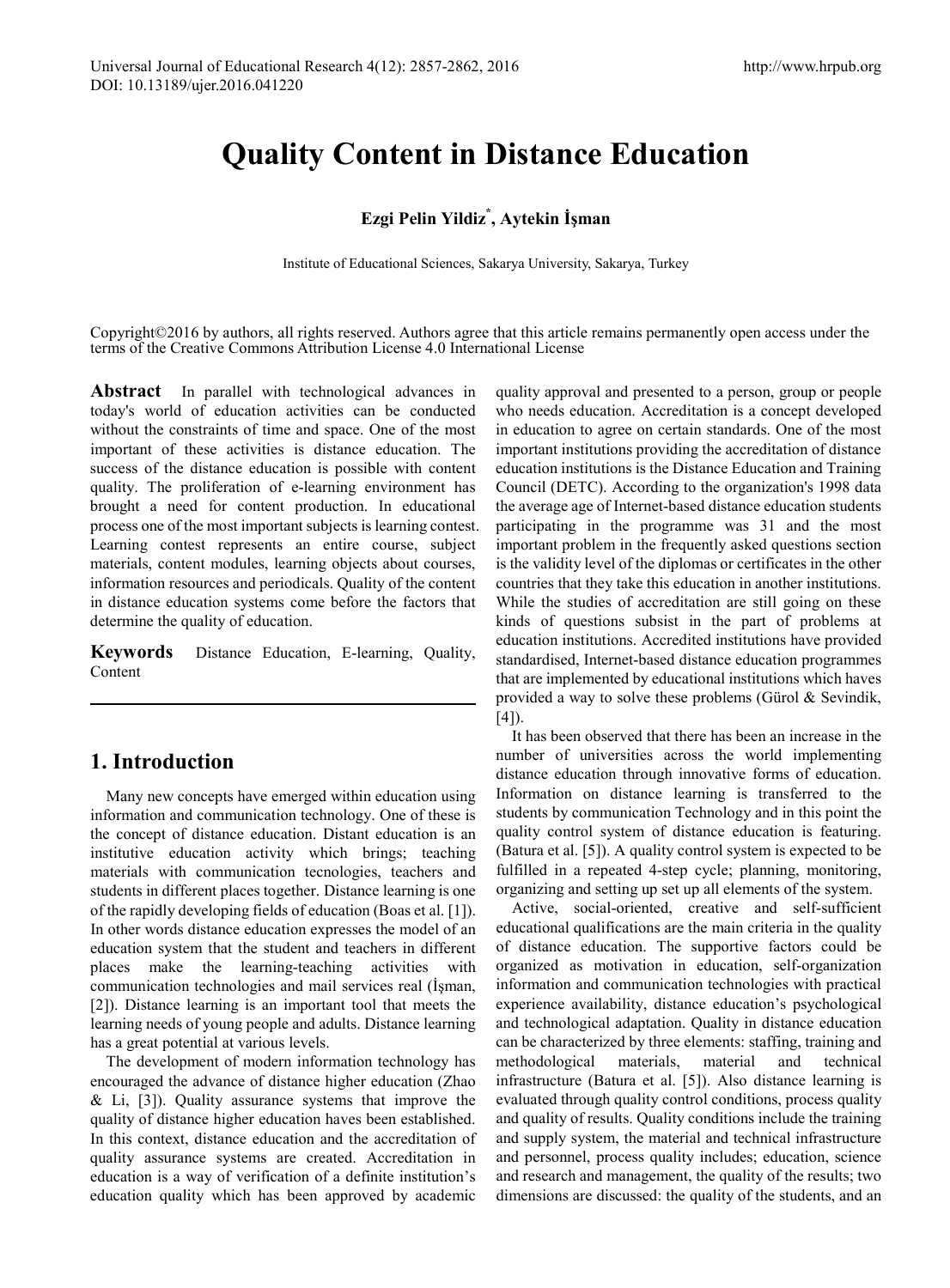external evaluation of graduates is examined by; the employment rate and, unemployment rate. The quality of the students; knowledge, skills and experience are examined. The graduate of external evaluation; the employment rate, unemployment rate and problems are examined. The University of Texas Pan American quality in distance education is discussed from three angles; quality of content, presentation quality and the quality of student services (Davies et al. [6]). The quality of distance education could be evaluated by approaching the learning experiences' results on these identified factors. Especially for the quality content, content experts, instructional designers, media experts, graphic designers and there is a need to be synchronised and work as a team in one or more subject technology officer.

For effective learning in distance education components such as interaction via, text, sound, simple graphical presentations, video presentations, animations, simulations, test systems, should be supported by feedback. The proliferation of e-learning environments has brought the need for the content to be produced together and is one of the most important points to be considered in the educational process of learning content. The quality of content is one of the factors that determine the quality of education in distance learning. Numerous content development tools for distance learning are available. The use of these tools are practical quick to prepare and can bring about very different content. The most important objective in the design of educational content; is that it is easy for users to understand, easy to learn and is an interactive structure. Related features that affect the quality of content include: it should; be interactive with, audio, images, animation, multimedia support, simulation and animation of courses and learning activities to give the work contains questions and tests. The other issue in content quality is to provide the content standards (Balaban, [7]). Therefore it is important to investigate the selection of the Learning Management System (LMS) and Content Management Systems (CMS) soft wares' whether they use the standards or not. Learning Management System software enables the monitoring of user information. It allows the selection and registration of students in distance or blended learning courses the presentation of content, and its assessment and evaluation. Learning Management Systems "LMS" (Learning Management System, LMS) is software that allows the management of learning activities. It allows students and teachers to keep system records and retention reports. It provides learning materials and the ability to share learning materials and discussions, manage course catalogues, receive assignments, enter exams, undertake assignments and provide feedback on the exam (Özaslan, [8]). An instructional management system must have certain characteristics in order to provide full service to its users. The main features it should have are interoperability, primarily with other systems, compliance archiving and file management capabilities, reusability, regulation consistent with learning objectives and supporting other tools used to create quick accessibility of content Word, PowerPoint, Flash, PDF etc. (Altıparmak et al. [9]).

The content management systems are the systems that the web site owner and the other authorised users' private account information (user name, password, ...) with the reached Web site Management panel by using the content that can be changed and add the new ones on the website (text, pictures, music, files, etc.). Web-based programs which means the programs that works on the internet can be run easily to use without the need to install to the private computer and it can be reached from any computer anywhere in the world. The software's that featured in content production are: Adobe Captivate, Adobe Presenter, Adobe Flash Adobe X pro Raptivity, Camtasia, Articulate, Articulate Engage, Articulate Presenter, Authoware, Lectora, Elicitus, Rapid Intake, Toolbook, Keynote, Webex presentation studio, Articulate studio.

Apart from the need for any software installation without providing rapid content development services that can be used if necessary to give a few examples of websites:

- **E-Learning Brothers:** It is possible to get the SWF with a flash output by changing the desired content on ready-made templates (www.elearningbrothers.com).
- **Panopto:** Fast offline content that can be prepared and published (www.panopta.com).
- **Presentations 2Go:** The program can translate a described course as an accessible content which can be accessed from web save it with the person's shared information of the presentation and image in a conference. (http://www.presentations2go.eu).

Open sources and coded softwares show themselves at development of the contents of distance learning. Open source code is an application development method that presents an easy access to the product's source. It provides a significant advantage in terms of cost open source content and development tools allow people with no professional skills to easily create interactive course content. Almost all software development tools have a graphical user interface. Most of this software also has Turkish language support. All these features provide to prepare a content in a fast and easy way to the content development teams who give a distance education in institutions, instructors and the other people who are responsible for the content development. Open source tools that can be used for content development in distance education are an alternative to commercial software. Today, there are many different functions that offer open source content development In our era there isn't a solution that is "capable of responding to all needs" with the open source code learning management system which is pretty much in number. The learning management systems that will be selected for suiting the aim should to be investigated, compared with each other and should be in a position that answers the institution's needs in the best way by its general outlines. Prominent and general characteristic:

# **2. Moodle**

In the world of e-learning platforms Moodle is the most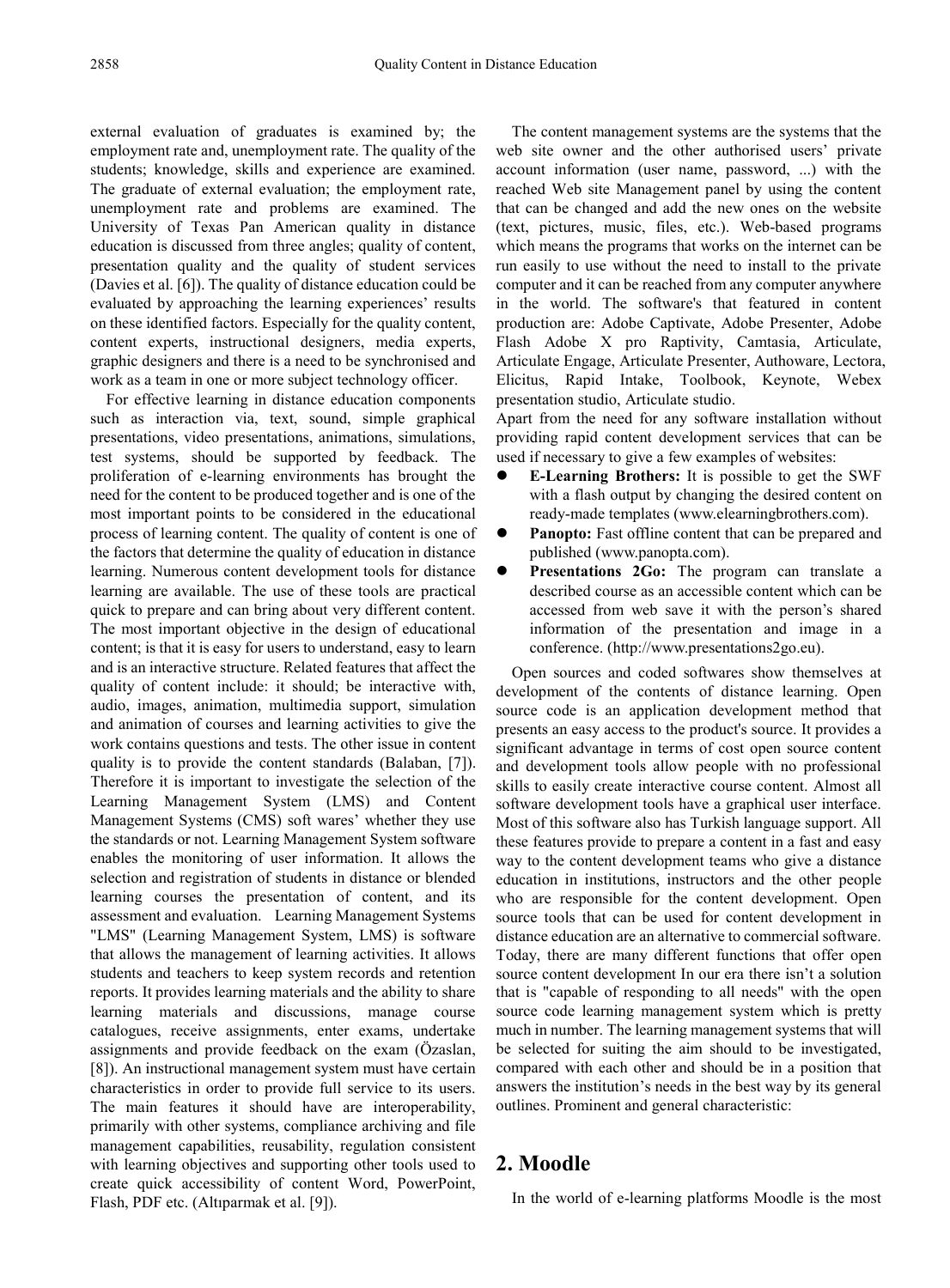widely used open source learning management system software. Each month, the average number of new registrations is 2000, and it is available to users in 219 countries. Moodle software has spread in Turkey and provides support for the use of the Turkish language. Particularly Moodle as the opening of the Learning management system is a low cost solution to start in the web based online graduate level courses (LMS). Although it is free, open source software will entail costs associated the university and software support. Compared with the cost of commercial software it is preferable due to its lower cost.

Moodle is an open source and open to development learning management system designed to help educators create online courses. The software works under the MySQL and PostgreSQL database systems and in any environment that supports PHP (Linux, Windows, etc.). The model can perform many of the activities that may be required in distance education sites. The most important feature is that teachers and students can use it easily (Altıparmak et al. [9]).

#### **2.1. Blackboard**

In 1997 Blackboard, an E-learning software of the leading position at areas of its applications and services globally was founded with the aim to increase the innovations in the field of education to reach everywhere and also to spread the productivity with the dissemination. Blackboard's worldwide users portfolio formed of, primary and secondary schools, higher education institutions, public and commercial institutions. Blackboard and it's users seen as the world pioneers in the field of e-learning and Blackboard's online learning application draws the attention as the most commonly used in United States and the most successfully adapted system. Blackboard aims to promote educational innovations everywhere by combining technology with humans; it has accepted this as its mission. Blackboard software has been introduced in two packages: 'Academic Suite' (academic pack) and 'Commerce Suite' (commercial package). The commonly used 'Blackboard Academic Suite' consists of three separate modules:

#### **1. Blackboard Learning System**

This provides content preparation and management training.

#### **2. Blackboard Community System**

This allows the setting up of vibrant online communities, educational institutions and improves the flow of data.

#### **3. Blackboard Content System**

This is used to store, share and organize the digital content. An electronic portfolio can be prepared to assess student progress.

#### **Sakai**

"Sakai Foundation" is a collaborative and a learning environment (CLE) that reformed under the organisational structure academic, commercial and individual participation which was created under the leadership of Sakai Indiana University, Stanford University, University of Michigan and

the University of Valencia Polytechnic. Web-based platform is an independent application that appeals free for over 160 educational institutions' that a lot of users use with the features that support education and open source code. The application of Sakai course management systems besides the many common features they have, including information/document distribution, transferring assignment, online assessment and evaluation, notepad and also live chat modules. Sakai that presents collaborative work environment tools is also suitable for the use of researchers and project groups. Developing the applications under the Sakai Foundation's structure is made by educational institutions and universities individual, based on membership without any profit motive. This community is also working on the identification on open standards for the education and research communities, software solutions and about its integration.

When Moodle and Sakai is compared, it is seen that although Moodle is used more widely in our Country and globally, future aimed investments and supports to Sakai show it will get more shares in the market. Mellon's investment of 2.2 million USD and Hewlett's investment partners' 4.6 million USD fund supports demonstrates Sakai's future brighter.

#### **Atutor**

Atutor is an open source web-based learning content management system (LCMS). A Tutor a software that contains the desired features for the disabled people which determined by The American Society for Training and Development (ASTD). Platform works independently on the server environments which is Microsoft, Linux, UNIX, or Mac. University of Toronto is conducting studies about the creation of standards and continues to develop many projects in this area with Atutor in the first place. Atutor is used by many universities, institutions, research centers and educational institutions.

#### **Dokeos**

Dokeos is a learning management system that based on the open source business model which reformed besides many international institution and organisations with the universities first. It is used in e-learning and blended learning programs by many companies except for academic purposes. Based on the MySQL database and a web-based application is written in PHP. Dokeos is a tool based on web-based e-learning, course management and a collaboration system. Dokeos can perform course management which is about distribution issues, scheduling, progress tracking, text / voice and video with chat, test management and record in. At this moment Dokeos which includes 31 languages is using by many organisations. The main advantage of Dokeos its ease of use and it is a flexible system. With a simple operation it aims to become the main tool for good teaching. In this way users will be presented with the opportunity to devote more in learning by making less effort with Dokeos.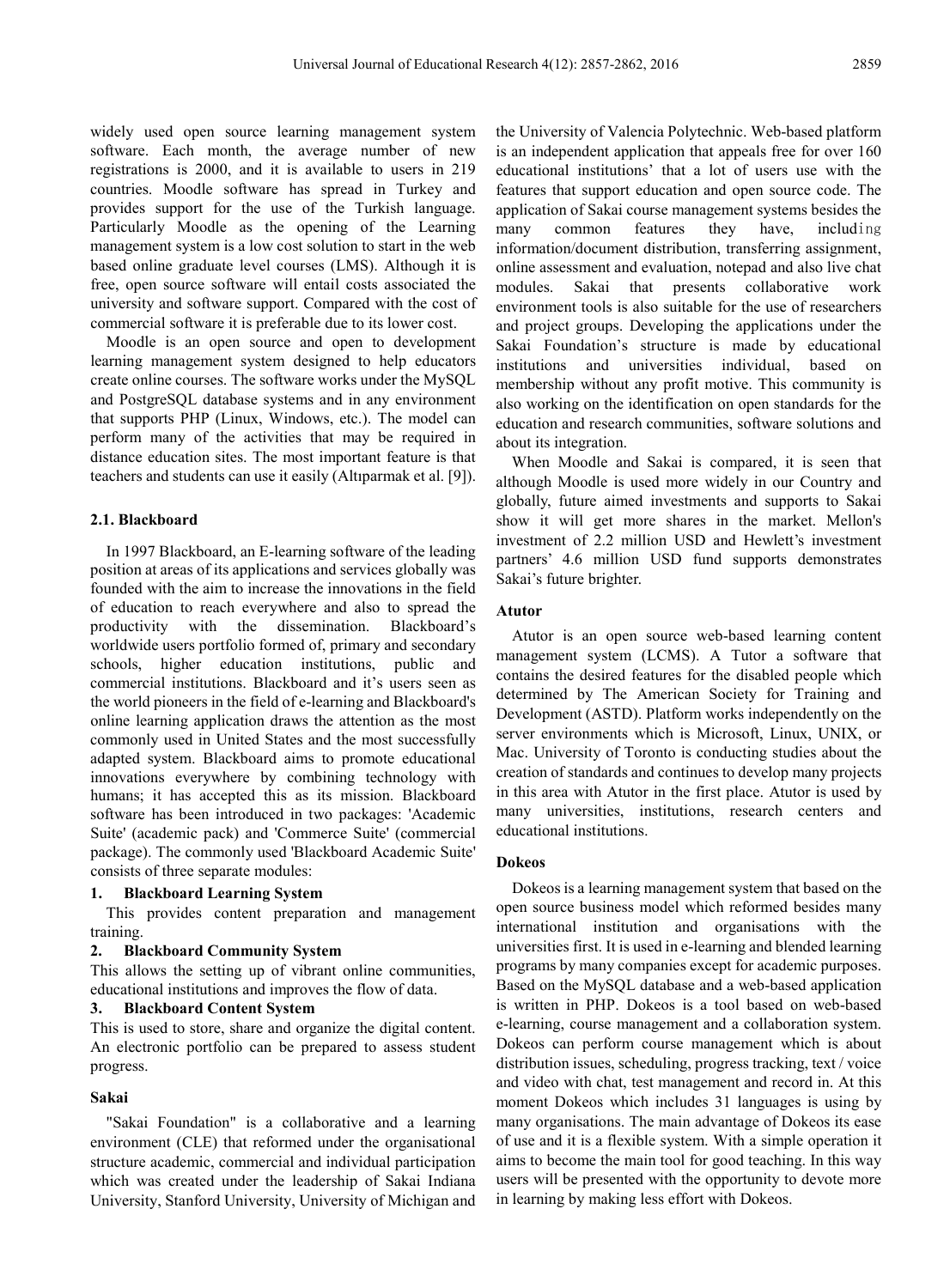## **Efront**

EFront is a content and learning management system for e-learning and human resources management with its easy usage, visual characteristics and SCORM compliance, which include suitable systems to be used for open source coded companies and education institutions. Platform works on MySQL as a database, software architecture as PHP. Besides Efront's enriched version about human resources management, different language supports, LDAP's authentication option and pedagogical content presentations with open source code of educational package is also located. Apart from this, Dimdim's open source code applications have the possibility to form an online certificate for virtual classroom and courses which will be presented a virtual meeting and synchronous education.

### **Docebo**

Docebo is a content and learning management system which is similar to Efront that keeps open source code companies with the systems which is proper to the use of educational institutions for SCORM compatibility with e-learning and human resources' management and development. Docebo is working as PHP and database on MySQL. In Docebo there is a possibility as e-bulletin for collective informing as well as video conferencing, virtual conversation and meeting.

#### **Estudy**

Estudy, is an open source learning management system that gives special support, especially in computer Science, in addition to the simulation of an ordinary university course management system.

## **Claroline**

Claroline has been developed on the basis of pedagogical principles. Classroom's traditional structure has been started to move to the collaborative web applications based on the foundation of education.

## **Drupal**

Open source code content management system of Drupal is a flexible platform that developed by the aim to form many wide features and services with socially interactive learning environments besides the customizable, authorizable content and user management and search capabilities. Web-based platform could be configured on MySQL or PostgreSQL database, in PHP language. Many educational institutions and universities choose Drupal as a content management system.

## **DotLRN**

Dotlrn is an open source code learning management system that keeps the office supplies that students used about assignments and projects within itself. Dotlrn consists of course management, learning management, content management, and online community management structure. Dotlrn works supportive on the Unix / Linux based servers

with AOLServer web application server. The database is PostgreSQL and is compatible with Oracle.

### **Olat**

Olat, which is used in Switzerland and the University of Zurich, was developed as an open source learning management system. The java based application requires a java-enabled server. MySQL, Postgres and HSQL have been tested and can be used by anyone. The course system's installation and structure is easy. It provides file sharing, chat, discussion forums and support groups. There is strong membership as an intra-Group membership status is available. Olat contains course system scoring mechanism inside itself. It supports online testing and scoring while the user page carries a portal feature. There are survey-based reporting and query features.

### **Distance Education Uses Areas**

Distance learning is used in almost every area. The method is particularly indispensable especially for school age and background who want to develop themselves or people working in education. In Turkey undergraduate, graduate, including almost all universities in postgraduate education has been implemented.

### **Advantages and Disadvantages of Distance Learning**

Like any kind of educational program, distance learning comes with a host of pros and cons. Before you enroll in any kind of distance learning program, make sure to carefully consider these in order to be sure you'll be getting an education that meets your personal needs, strengths and career goals.

Distance Learning Advantages

- Lots of flexibility. With distance learning courses, students can complete their course work from just about anywhere, provided there's a computer and internet connection. This allows students to work when and where it is more convenient for them without having to squeeze in scheduled classes to an already busy life.
- No commuting. Taking a course online can be one way to cut down on costly gas or public transportation. Since students can often work from home to complete their class assignments, both time and money are saved in cutting out the trips to and from class.
- Numerous choices for schools. Even if you live in a community with few or no colleges distance learning allows you to choose from a wide variety of schools to complete your education. You may find online schools that specialize in your particular field or one that can provide a great general education. Either way, your options for education will be greatly expanded.
- Lowered costs. Prices for online courses are generally cheaper than their on-campus counterparts and you won't have to worry about commuting, moving or getting meal plans on campus, some additional benefits to learning from home.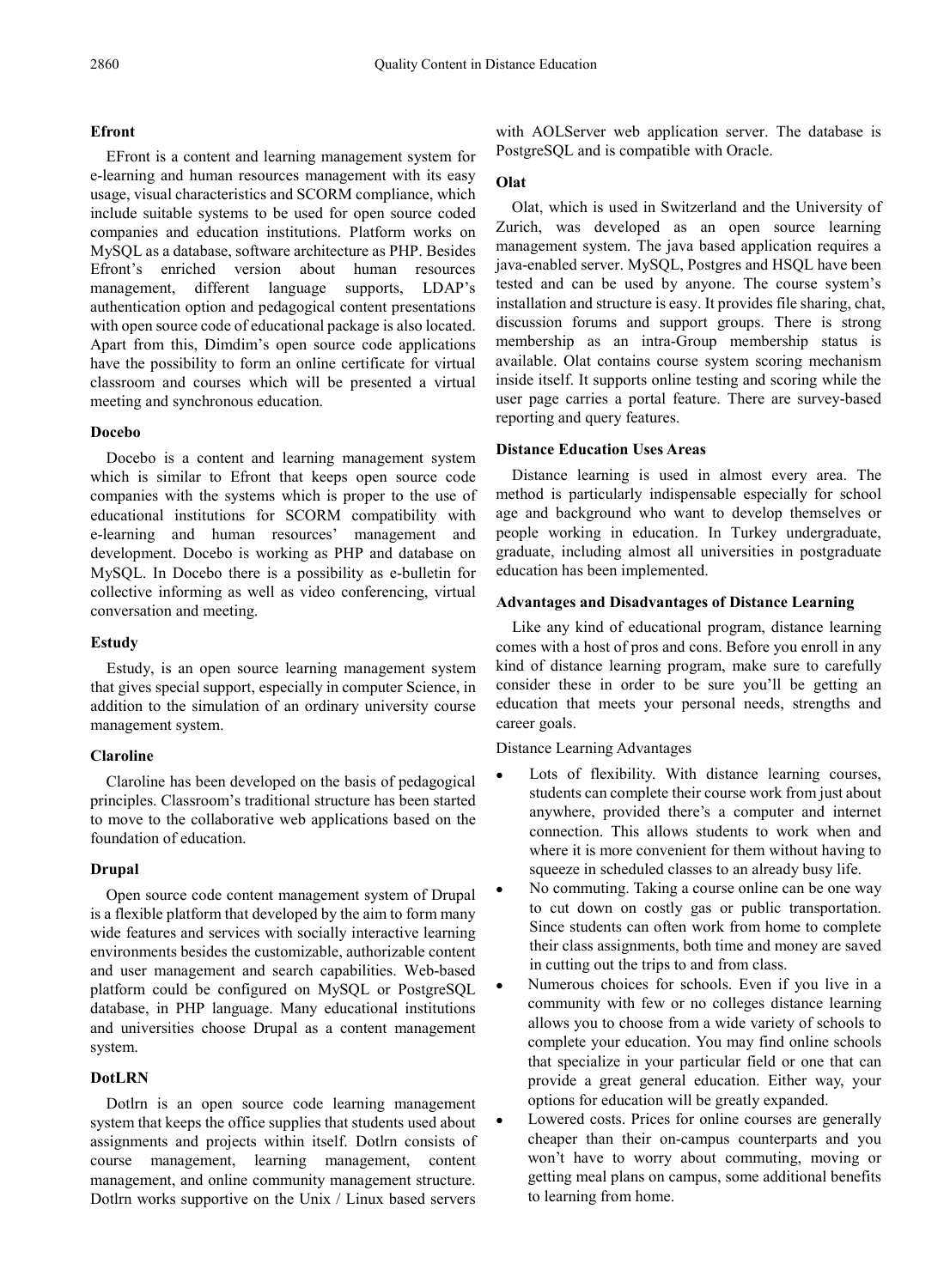Learn while working. As distance learning can usually be completed on your own schedule, it is much easier to complete distance learning courses while working than more traditional educational programs. Keeping your job gives you more income, experience and stability while completing your degree giving you less to worry about and more time to focus on your studies.

#### Distance Learning Disadvantages

- Lack of social interaction. If the classroom environment is what you love most about learning you may want to take a step back and reconsider distance learning. You'll likely get some interaction on chat rooms, discussion boards and through email, but the experience will be quite different than traditional courses.
- Format isn't ideal for all learners. Not everyone is an ideal candidate for online learning. If you know you have problems with motivation, procrastination and needs lots of individual attention from an instructor you may want to think long and hard before enrolling in an online learning program.
- Some employers don't accept online degrees. While a majority of employers will, there are some who still see a stigma attached to distance learning. Realize that your online degree may not be the ideal tool for some job fields or for future learning.
- Requires adaptability to new technologies. If you've never been one to love working with technology you will probably get a lot less out of an online course than your more tech-savvy counterparts. Make sure you feel comfortable working with computers and with online programs before you sign up for a class.
- Not all courses required to complete the degree may be offered online. It makes sense that more practical majors like nursing aren't offered entirely online, after all, part of the degree is learning to work directly with patients. Find out all the requirements of your degree to see what may need to be completed offline.

### **Effectiveness of Distance Education among Different Learning Models**

- Universities servicing multiple sites can seek to utilise online education as a cost efficient means to develop skills and education training to numerous sites at once and so reduce time and drive down fixed costs (Childs et al*.*, 2005; Scarafiotti, 2004).
- As the up-scaling of learner groups takes place, then online education can deliver content to numbers beyond the limitations of the bricks and mortar classroom environment. Again, clear efficiencies can be theoretically achieved (Childs et al., 2005; Scarafiotti, 2004; Lee, Yoon, & Lee, 2009) as excess or overflow demand is catered for which might previously have gone elsewhere.
- From the learner point of view, online education is about convenience and the flexibility of study.

Translated into the commercial sector, this allows the delivery of 'just-in-time' training as and when necessary, and in the education sector it can mean wider access for non-traditional students (i.e. adult returners) (Childs et al., 2005; Winterbottom, 2007; Meyer, 2003; Wang & Woo, 2007).

- Online education systems have the capacity to track user progress and also to assess their competencies through interactive content and related quizzes and assessments in a much more instantaneous manner than the large lecture hall environment. (Childs et al., 2005).
- There are clear cost savings to student commuters being able to work from home and progress their studies; likewise in the commercial sector where online education can save many thousands of pounds annually on reduced transport costs for classroom-based training events (Childs et al., 2005).

# **3. Result**

The concept of distance education is of great importance in developing information and communication technologies. Today, in primary schools to universities the concept of distance education is used in many areas, sometimes as an alternative to, and sometimes independently from, formal education.

Within the concept of distance education content development is of great importance. The prepared content is one of the main components that determine the quality of education. The most important objectives in the design of educational content is that it is; easy for users to understand, easy to learn, and has an interactive structure. Related features that affect the quality of content are; it should be interactive with audio, images, animation and so on. In addition, it should have multimedia support, simulation and the animation of courses and learning activities, to include the work that contains questions and tests. Another issue with content standards is to ensure the quality of the content. Therefore, it is important to research at this point whether the chosen Learning Management System (LMS) and Content Management System (CMS) softwares' use the standards or not. According to the purpose of the chosen learning management system and content management systems' should answer with their best for the needs of the organisation which will use the application and be examined with their general characteristics, be compared with each other.

# **REFERENCES**

[1] Boas, A., Andrade, G., Hamtini, T. & Sousa, S. [2011]. Tutors and University Teachers' Perception about Quality Assurance in Distance Education. IEEE Global Engineering Education Conference (EDUCON).